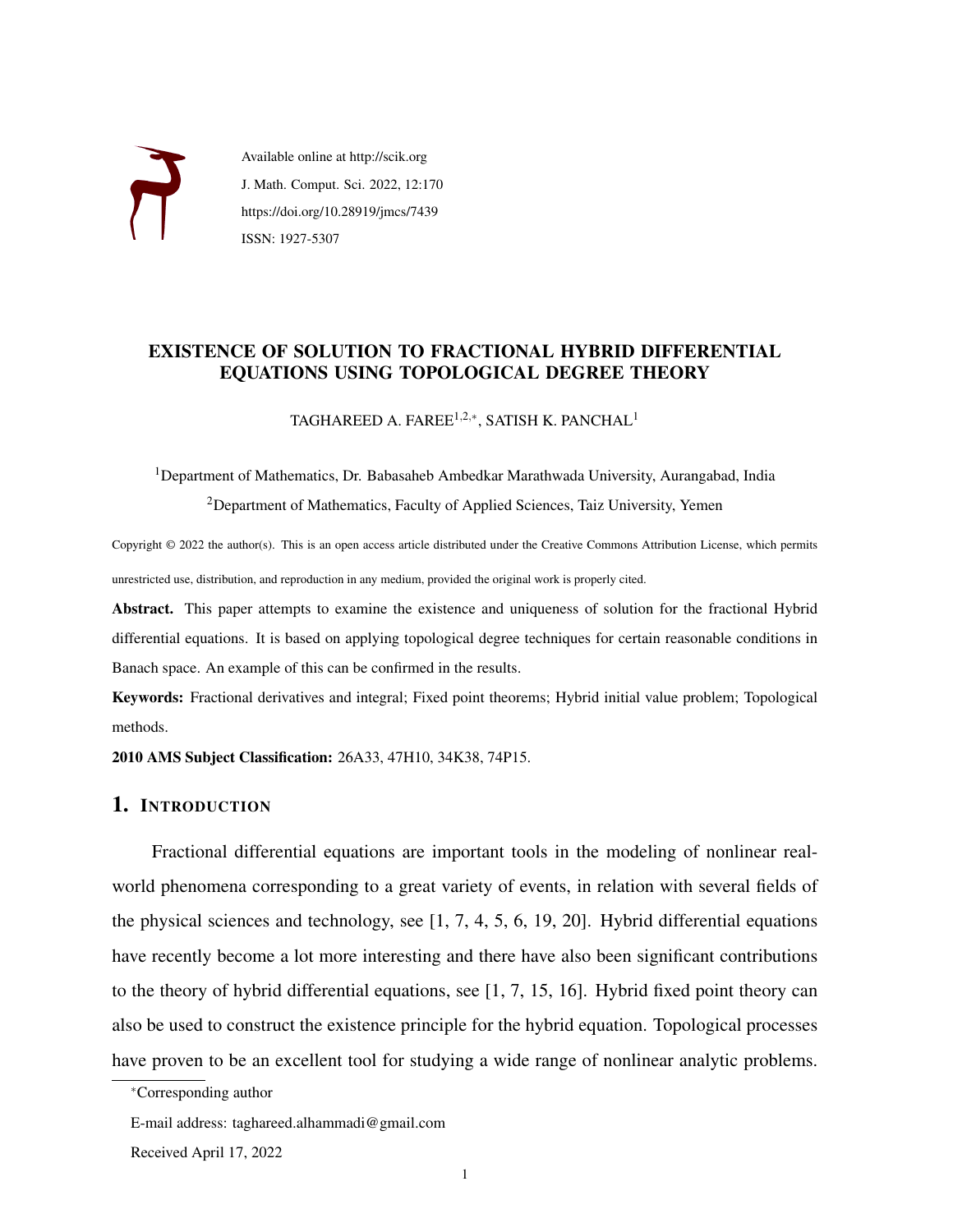Results on the existence and uniqueness of solutions are also included, see [\[2,](#page-11-5) [3,](#page-11-6) [11,](#page-11-7) [12,](#page-11-8) [17,](#page-12-4) [20\]](#page-12-1). Dhage, Lakshmikantham, and Krasnoselskii examined the Hybrid fractional differential equations system extensively, see [\[9,](#page-11-9) [8,](#page-11-10) [13\]](#page-11-11). The existence of an ordinary hybrid differential equation with first-type linear perturbations was established by the authors in a study

$$
\begin{cases} \frac{d}{dt} \left[ \frac{x(t)}{\xi(t,x(t))} \right] = \eta(t,x(t)), \quad t \in \mathscr{J} = [0,1] \\ x(t_0) = x_0 \end{cases}
$$

where  $\xi \in \mathscr{C}(\mathscr{J} \times \mathscr{R}, \mathscr{R}\backslash\{0\})$  and  $\eta \in \mathscr{C}(\mathscr{J} \times \mathscr{R}, \mathscr{R})$ .

In [\[22\]](#page-12-5), the above result of hybrid differential equations was extended to fractional order differential equations involving Riemann-Liouville differential operators by the researchers as

$$
\begin{cases}\nD_0^{\alpha} \left[ \frac{x(t)}{\xi(t,x(t))} \right] = \eta(t,x(t)), & t \in \mathcal{J} = [0,T] \\
x(0) = 0\n\end{cases}
$$

where  $0 < \alpha < 1$ . For the above mentioned class of hybrid fractional differential equations, the researchers extended some sufficient conditions for existence and uniqueness of solution. Additionally, in [\[9\]](#page-11-9) researchers applied the above results to hybrid fractional differential equations using Caputo's derivative boundary conditions. In [\[22\]](#page-12-5), the concept of fractional hybrid differential equations, which are related to Riemann–Liouville differential operators of order  $q \in (0,1)$ , was developed by the authors. Under mixed Lipschitz and Caratheodory conditions, they derived an existence theorem for fractional hybrid differential equations. Melliani et. al. [\[14\]](#page-11-12), investigated a hybrid differential equation of boundary value problem with linear and nonlinear disturbances. They broadened the scope of an existing second-type problem. The Leray–Schauder alternative was used to generate the existence result, and Banach's fixed-point theorem ensured uniqueness. Hussain and Khan [\[10\]](#page-11-13), established the existence of a solution to the hybrid differential equation with  $1 < \alpha \leq 2$  that satisfied certain growth conditions. The results in question were produced using the topological degree method.

<span id="page-1-0"></span>In this paper, we consider the generalisation of fractional Hybrid differential equations (FHDEs) in Banach space  $\mathscr X$ , motivated by the problems indicated above: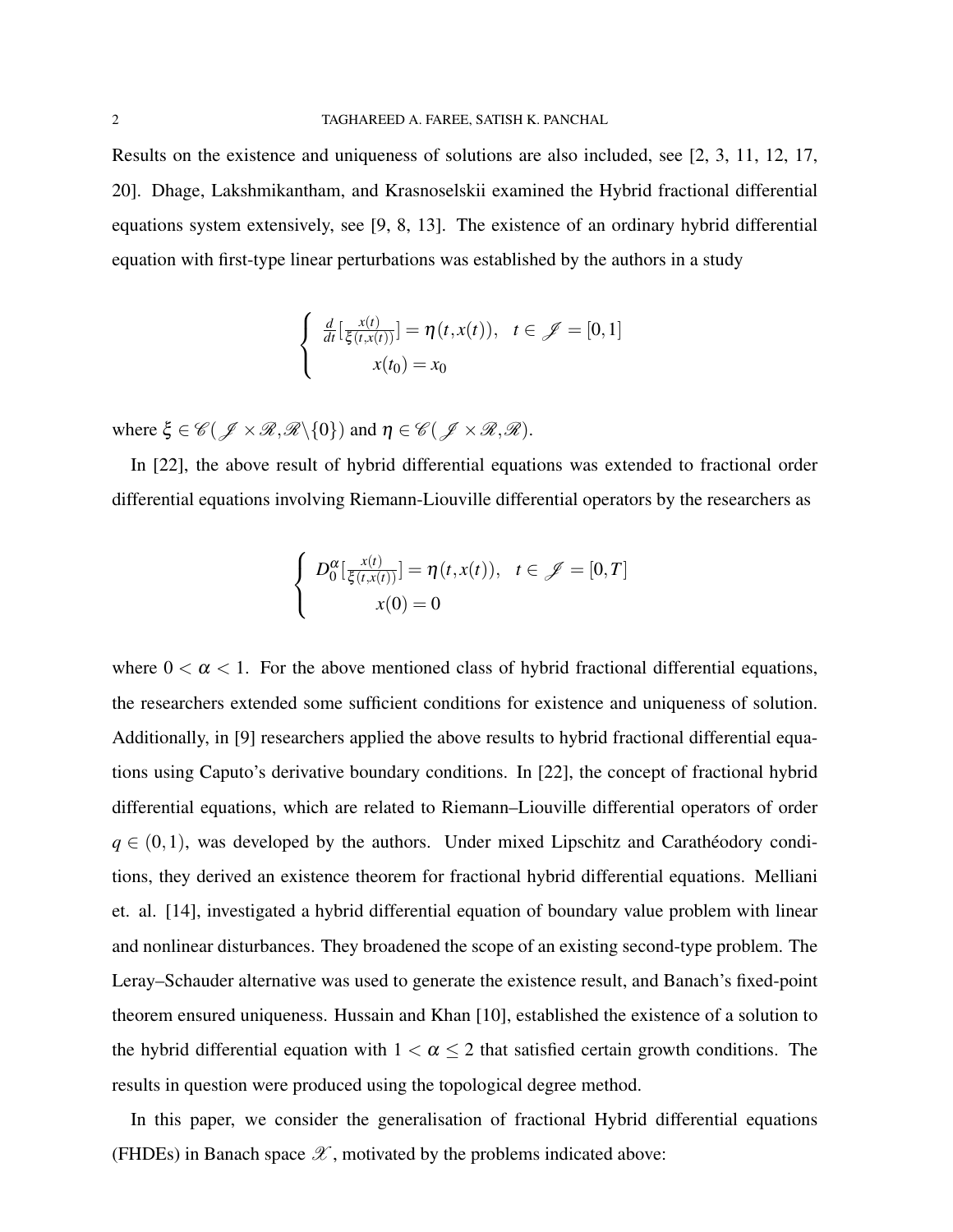(1)  

$$
\begin{cases}\nc\mathcal{D}^{q}[x(t)\xi(t,x(t)) - \eta(t,x(t))] = \zeta(t,x(t)), & t \in \mathcal{J} := [0,T] \\
x(0)\xi(0,x(0)) + \alpha x(T)\xi(T,x(T)) = \eta(0,x(0)) + \alpha \eta(T,x(T)) + \beta\n\end{cases}
$$

where <sup>*c*</sup> $\mathscr{D}^q$  is the Caputo fractional derivative of order  $q \in (0,1)$  and  $\alpha, \beta$  are elements of  $\mathscr{X}$ . ξ,  $\eta: \mathscr{J} \times \mathscr{X} \to \mathscr{X}$  are continuous maps,  $\zeta: \mathscr{C}(\mathscr{J}, \mathscr{X}) \to \mathscr{X}$  is a given continuous map and  $\mathscr{C}(\mathscr{J},\mathscr{X})$  is a Banach space of all continuous functions from  $\mathscr{J}$  into  $\mathscr{X}$  with the norm  $||x||_c := \sup\{||x(t)|| : x \in \mathcal{C}(\mathcal{J}, \mathcal{X})\}$  for  $t \in \mathcal{J}$  and  $\mathcal{J} = [0, T], T > 0$ .

## 2. PRELIMINARIES

We introduce several specific definitions, Lemma and propositions in this section that will be used throughout this study.

Definition 2.1. [\[15,](#page-12-2) [18\]](#page-12-6) *The qth fractional order integral of a continuous function* ξ *on a closed interval* [*a*,*b*] *is defined as follows:*

(2) 
$$
\mathscr{I}_{a+}^q \xi(t) = \frac{1}{\Gamma(q)} \int_a^t (t-s)^{q-1} \xi(s) ds,
$$

*where* Γ *is the gamma function.*

Definition 2.2. [\[15,](#page-12-2) [18\]](#page-12-6) *The qth Riemann- Liouville fractional order derivative of a continuous function* ξ *on a closed interval* [*a*,*b*] *is defined as:*

(3) 
$$
(\mathscr{D}_{a+}^q \xi)(t) = \frac{1}{\Gamma(n-q)} (\frac{d}{dt})^n \int_a^t (t-s)^{n-q-1} \xi(s) ds,
$$

*where n* =  $[q] + 1$  *and*  $[q]$  *denotes the integer part of q.* 

Definition 2.3. [\[15,](#page-12-2) [18\]](#page-12-6) *The Caputo fractional order derivative of a continuous function* ξ *on a closed interval* [*a*,*b*] *is defined as follows:*

(4) 
$$
({}^{c}\mathscr{D}_{a+}^{q}\xi)(t) = \frac{1}{\Gamma(n-q)}\int_{a}^{t}(t-s)^{n-q-1}\xi^{(n)}(s)ds,
$$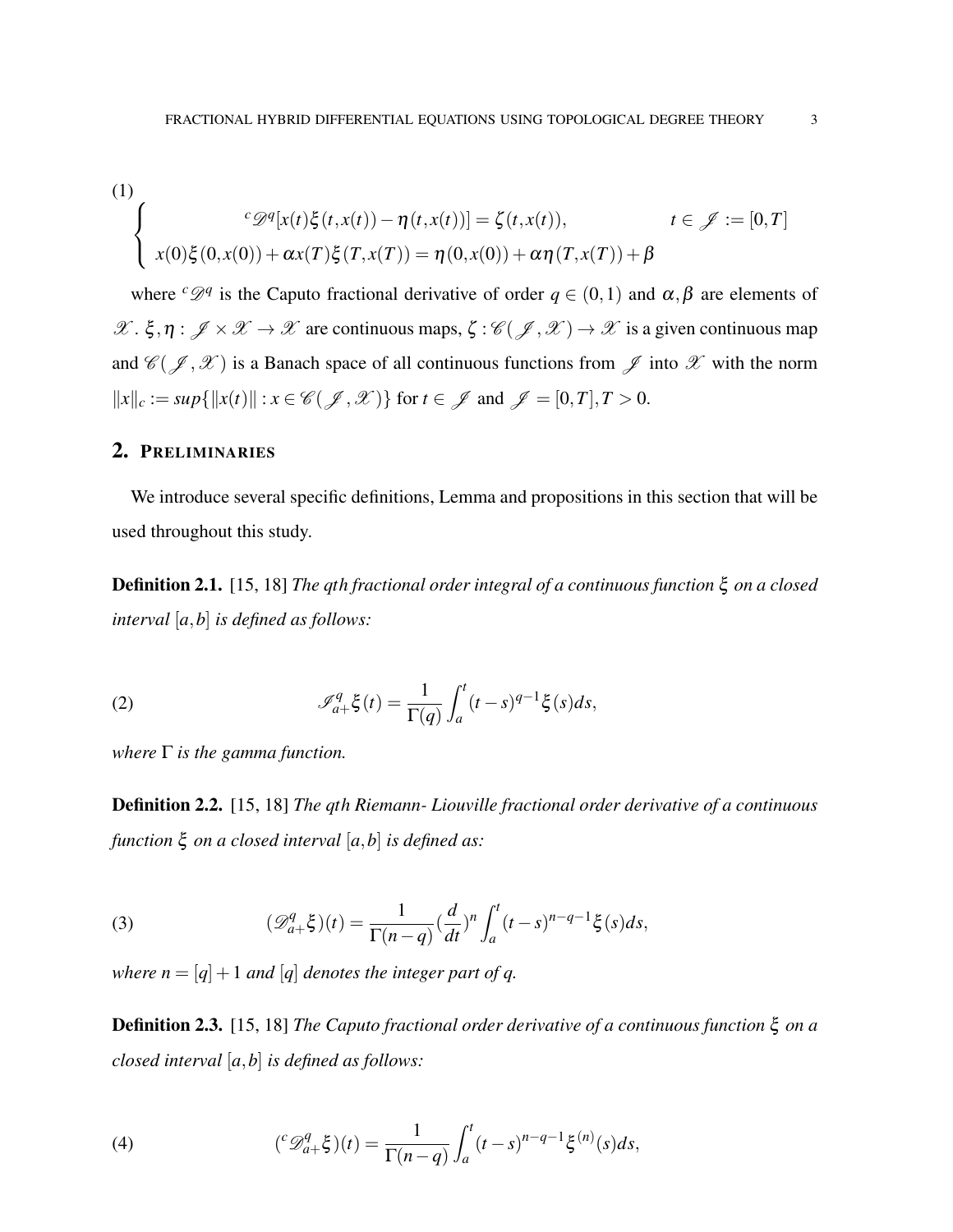*where*  $n = [q] + 1$ *.* 

**Definition 2.4.** [\[18,](#page-12-6) [21\]](#page-12-7) *Let*  $\Omega \subset \mathcal{X}$  *and*  $\mathcal{F}: \Omega \to \mathcal{X}$  *be a continuous bounded map. One can say that*  $\mathcal F$  *is*  $\alpha$ -*Lipschitz if there exists*  $k \geq 0$  *such that* 

 $\alpha(\mathscr{F}(B)) \leq k\alpha(B)$  (∀)  $B \subset \Omega$  *bounded*.

*In case, k* < 1*, then we call*  $\mathcal F$  *is a strict*  $\alpha$ -contraction . One can say that  $\mathcal F$  *is*  $\alpha$ -condensing *if*

 $\alpha(\mathscr{F}(B)) < \alpha(B)$  (∀)  $B \subset \Omega$  *bounded with*  $\alpha(B) > 0$ .

*We recall that*  $\mathcal{F} : \Omega \to \mathcal{X}$  *is Lipschitz if there exists*  $k > 0$  *such that* 

$$
\|\mathscr{F}_x - \mathscr{F}_y\| \le k\|x - y\| \quad (\forall) x, y \subset \Omega
$$

*and if*  $k < 1$  *then*  $\mathcal F$  *is a strict contraction.* 

**Lemma 2.1.** [\[20\]](#page-12-1) *Let*  $n-1 < q \le n$ , *then* 

$$
\mathcal{I}^q({}^c\mathcal{D}^q\xi)(t) = \xi(t) + c_0 + c_1t + c_2t^2 + \cdots + c_{n-1}t^{n-1},
$$

*for some c<sub>i</sub>*  $\in \mathcal{X}, i = 0, 1, 2, ..., n-1, n = [q] + 1$ .

**Proposition 2.1.** [\[18,](#page-12-6) [21\]](#page-12-7) If  $\psi, \varphi : \Omega \to \mathscr{X}$  are  $\alpha$ -Lipschitz maps with constants k and k<sup>'</sup>, then  $\Psi + \varphi : \Omega \to \mathscr{X}$  is  $\alpha$ -Lipschitz with constant  $k + k'$ .

<span id="page-3-1"></span>**Proposition 2.2.** [\[18,](#page-12-6) [21\]](#page-12-7)  $\psi$  *is*  $\alpha$ -*Lipschitz with zero constant if*  $\psi$  :  $\Omega \to \mathcal{X}$  *is compact.* 

<span id="page-3-0"></span>**Proposition 2.3.** [\[18,](#page-12-6) [21\]](#page-12-7) *If*  $\psi : \Omega \to \mathcal{X}$  *is Lipschitz with constant k, then*  $\psi$  *is*  $\alpha$ -*Lipschitz, with the same constant k.*

## 3. MAIN RESULTS

To give the existence results to FHDE [\(1\)](#page-1-0), we should first make the following assumptions:

H1:  $\xi, \eta : \mathscr{J} \times \mathscr{X} \to \mathscr{X}$  are continuous.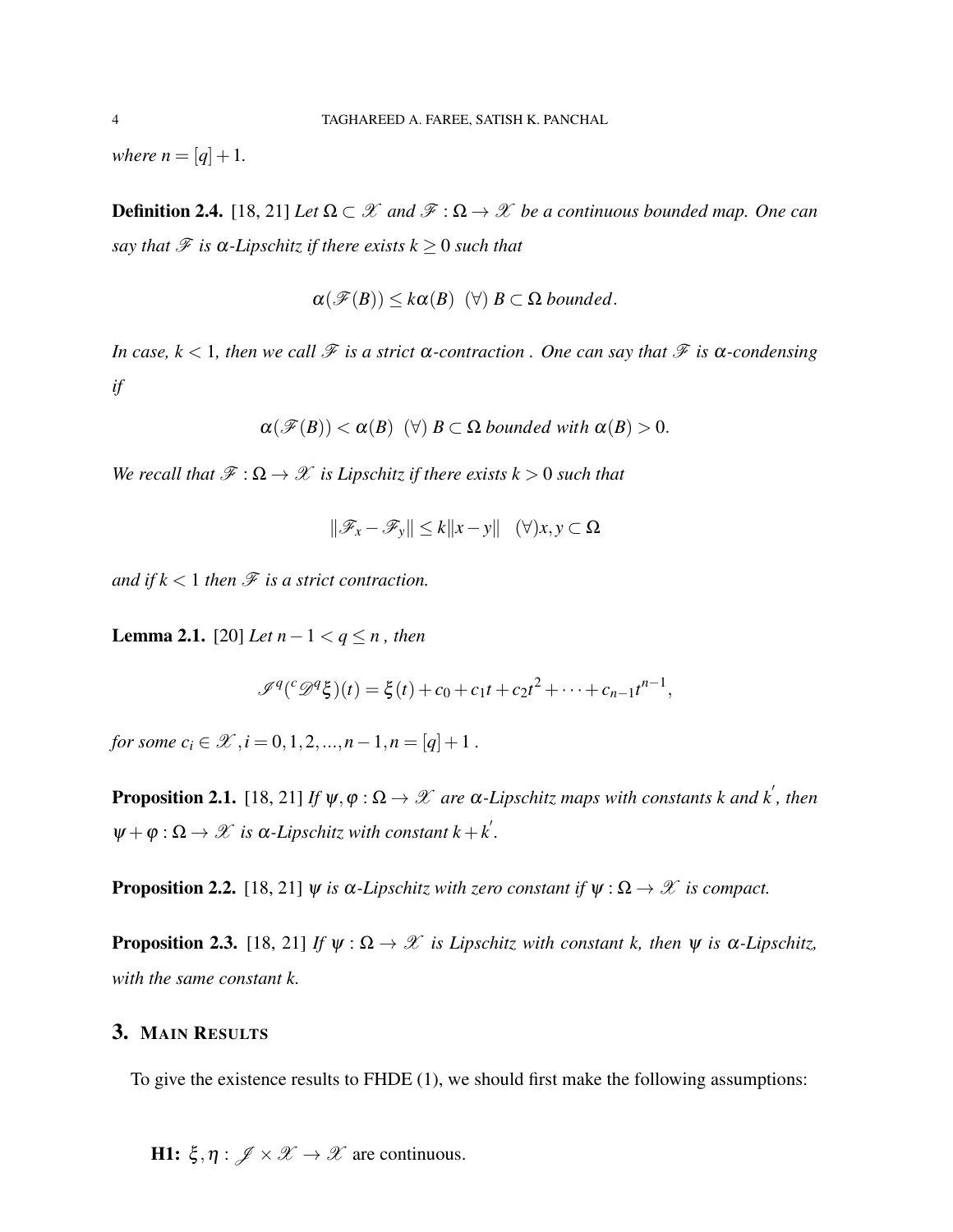**H2:** For arbitrary  $(t, x) \in \mathcal{C}(\mathcal{J}, \mathcal{X})$  there exist positive constants  $\gamma_{\xi}, \gamma_{\eta}$  and  $\gamma_{\zeta} > 0$ , such that

(5) 
$$
\|\xi(t,x)\| \geq \gamma_{\xi},
$$

$$
\|\eta(t,x)\| \leq \gamma_{\eta},
$$

$$
\|\zeta(t,x)\| \leq \gamma_{\zeta}.
$$

**H3:** For arbitrary  $x, y \in \mathcal{X}$ , there exist positive constants  $\delta_{\xi}, \delta_{\eta}, \delta_{\zeta} \in (0,1)$ , such that

(6)  
\n
$$
\|\xi(t,x) - \xi(t,y)\| \le \delta_{\xi} \|x - y\|,
$$
\n
$$
\|\eta(t,x) - \eta(t,y)\| \le \delta_{\eta} \|x - y\|,
$$
\n
$$
\|\zeta(t,x) - \zeta(t,y)\| \le \delta_{\zeta} \|x - y\|.
$$

**Definition 3.1.** A function  $x \in \mathcal{C}(\mathcal{J}, \mathcal{X})$  is called a solution of FHDE [\(1\)](#page-1-0) if x satisfies the  $\ell$  *equation* <sup>*c*</sup> $\mathscr{D}^q[x(t)\xi(t,x(t))-\eta(t,x(t))] = \zeta(t,x(t))$  *almost everywhere on*  $\mathscr{J}$  *and the condition*  $x(0)\xi(0,x(0)) + \alpha x(T)\xi(T,x(T)) = \eta(0,x(0)) + \alpha \eta(T,x(T)) + \beta.$ 

<span id="page-4-0"></span>**Lemma 3.1.** Let  $\zeta : \mathscr{C}(\mathscr{J}, \mathscr{X}) \to \mathscr{X}$ , then a function  $x \in \mathscr{C}(\mathscr{J}, \mathscr{X})$  is said to be a solution *of FHDE [\(1\)](#page-1-0) if and only if it satisfies the fractional integral equation:*

(7) 
$$
x(t) = \frac{\beta}{(1+\alpha)\xi(t,x(t))} - \frac{\alpha}{(1+\alpha)\xi(t,x(t))} \cdot \frac{1}{\Gamma(q)} \int_0^T (T-s)^{q-1} \zeta(s,x(s))ds + \frac{\eta(t,x(t))}{\xi(t,x(t))} + \frac{1}{\Gamma(q)\xi(t,x(t))} \int_0^t (t-s)^{q-1} \zeta(s,x(s))ds.
$$

<span id="page-4-2"></span>*Proof.* Assume that *x* is a solution for FHDE [\(1\)](#page-1-0), then we have to show that *x* is also a solution for FIE[\(7\)](#page-4-0). We have,

(8) 
$$
x(t)\xi(t,x(t)) = \eta(t,x(t)) + x(0)\xi(0,x(0)) - \eta(0,x(0)) + \frac{1}{\Gamma(q)}\int_0^t (t-s)^{q-1}\zeta(s,x(s))ds.
$$

<span id="page-4-1"></span>Then,

(9)

$$
x(T)\xi(T,x(T)) = \eta(T,x(T)) + x(0)\xi(0,x(0)) - \eta(0,x(0)) + \frac{1}{\Gamma(q)}\int_0^T (T-s)^{q-1}\zeta(s,x(s))ds.
$$

By using the condition in FHDE[\(1\)](#page-1-0) in equation [\(9\)](#page-4-1), we get  $x(T)\xi(T,x(T)) - \eta(T,x(T)) =$ 1  $\frac{1}{\alpha} [\beta - x(0)\xi(0, x(0)) + \eta(0, x(0))].$  Then,

$$
\beta - x(0)\xi(0,x(0)) + \eta(0,x(0)) = \alpha x(0)\xi(0,x(0)) - \alpha \eta(0,x(0)) + \frac{\alpha}{\Gamma(q)} \int_0^T (T-s)^{q-1} \zeta(s,x(s))ds
$$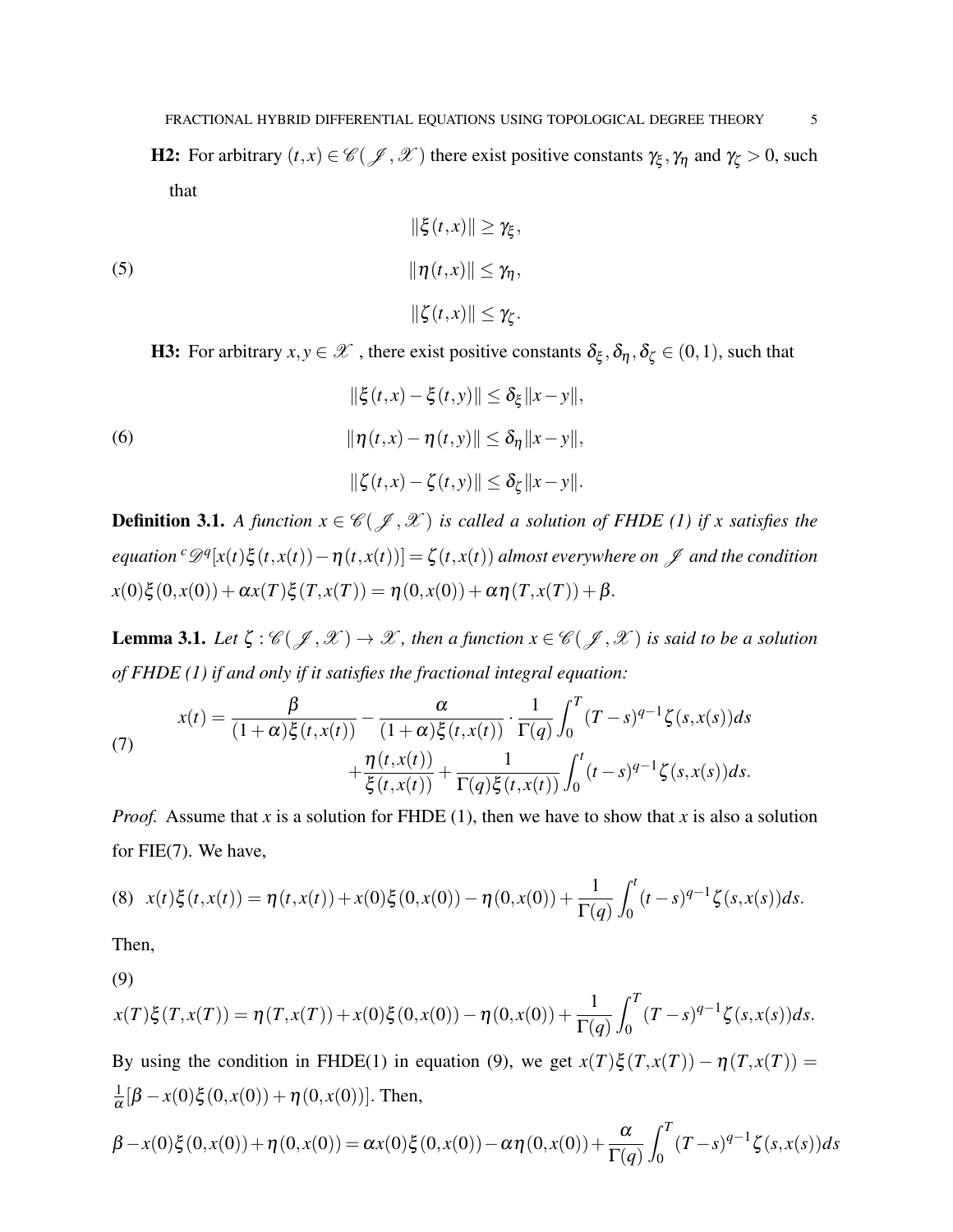which implies

$$
x(0)\xi(0,x(0)) - \eta(0,x(0)) = \frac{\beta}{(1+\alpha)} - \frac{\alpha}{(1+\alpha)\Gamma(q)} \int_0^T (T-s)^{q-1} \zeta(s,x(s))ds.
$$

Replacing in equation [\(8\)](#page-4-2), we get

$$
x(t)\xi(t,x(t)) = \eta(t,x(t)) + \frac{\beta}{(1+\alpha)} - \frac{\alpha}{(1+\alpha)\Gamma(q)} \int_0^T (T-s)^{q-1} \zeta(s,x(s))ds + \frac{1}{\Gamma(q)} \int_0^t (t-s)^{q-1} \zeta(s,x(s))ds.
$$

Hence,

$$
x(t) = \frac{\eta(t, x(t))}{\xi(t, x(t))} + \frac{\beta}{(1 + \alpha)\xi(t, x(t))} - \frac{\alpha}{(1 + \alpha)\Gamma(q)\xi(t, x(t))} \int_0^T (T - s)^{q-1} \zeta(s, x(s)) ds + \frac{1}{\Gamma(q)\xi(t, x(t))} \int_0^t (t - s)^{q-1} \zeta(s, x(s)) ds.
$$

Conversely, assume that  $x \in \mathcal{C}(\mathcal{J}, \mathcal{X})$  satisfies the FIE[\(7\)](#page-4-0). If  $t = 0$ , it is easy to obtain  $x(0)\xi(0,x(0)) + \alpha x(T)\xi(T,x(T)) = \eta(0,x(0)) + \alpha \eta(T,x(T)) + \beta$ . For  $t \in \mathcal{J}$  by using the both facts that Caputo fractional derivative  ${}^{c}\mathscr{D}_{t}^{q}$  $t_t^{q}$  is the left inverse of the fractional integral  $\mathcal{I}_t^q$  $t<sub>t</sub><sup>q</sup>$  and the Caputo derivative of a constant is equal to zero, we can deduce that  $\mathcal{C}\mathcal{D}^q[x(t)\xi(t,x(t)) - \eta(t,x(t))] = \zeta(t,x(t))$  which completes the proof.

<span id="page-5-0"></span>**Lemma 3.2.** *The opertor*  $\mathscr{F}: \mathscr{C}(\mathscr{J}, \mathscr{X}) \to \mathscr{C}(\mathscr{J}, \mathscr{X})$  *defined as* 

$$
(\mathscr{F}x)(t) = \frac{\beta}{(1+\alpha)\xi(t,x(t))} + \frac{\eta(t,x(t))}{\xi(t,x(t))}, \qquad t \in \mathscr{J}
$$

is Lipschitz with constant  $[\frac{|\beta|}{|1+\alpha|} + \gamma_\eta]\delta_\xi + \gamma_\xi\delta_\eta.$  Consequently,  $\mathscr F$  is  $\alpha-$ Lipschitz with the same *constant.*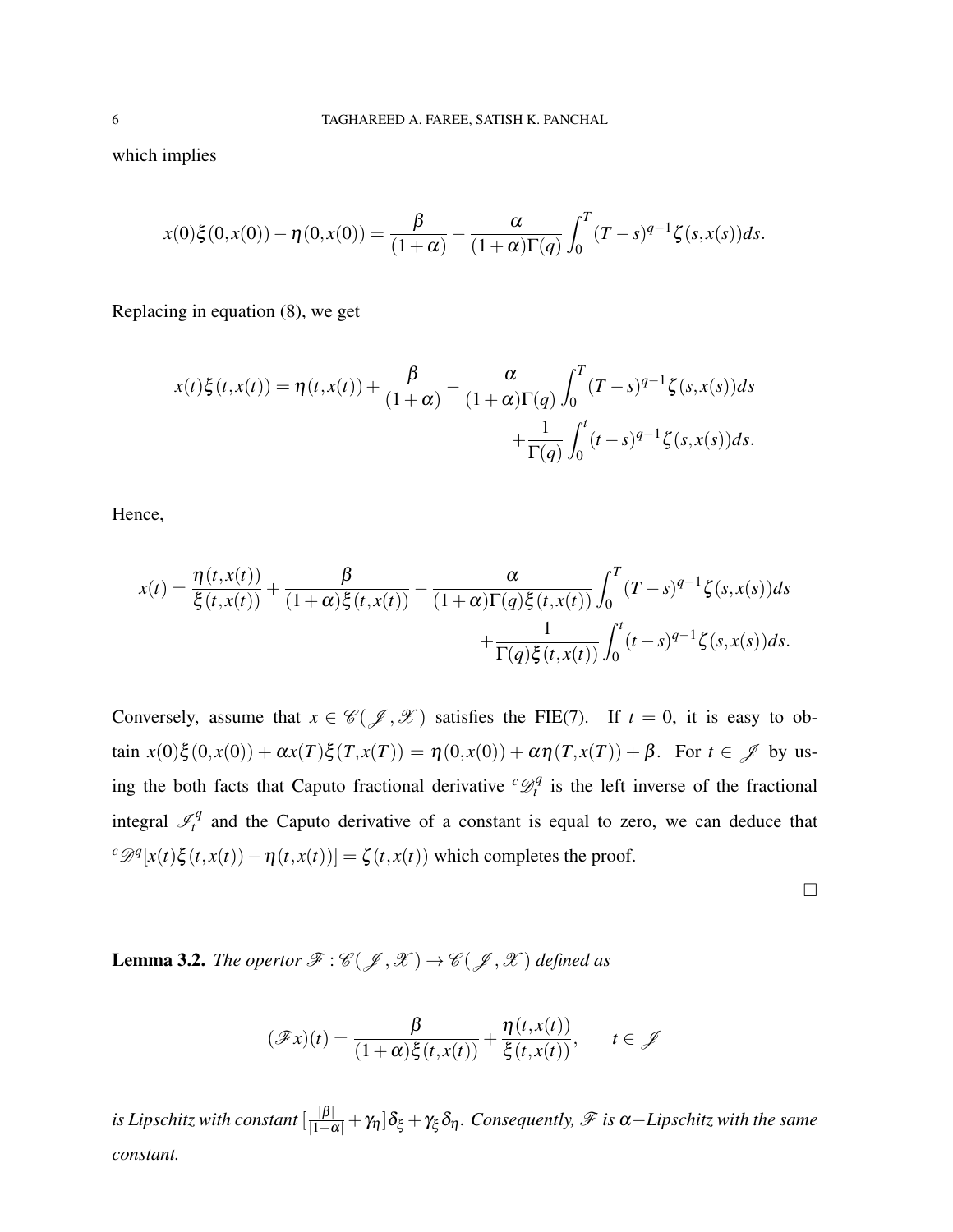*Proof.* By using (H2) and (H3), we have

$$
\|(\mathscr{F}x)(t) - (\mathscr{F}y)(t)\| \leq \|\frac{\beta}{(1+\alpha)\xi(t,x(t))} + \frac{\eta(t,x(t))}{\xi(t,x(t))} - \frac{\beta}{(1+\alpha)\xi(t,y(t))} - \frac{\eta(t,y(t))}{\xi(t,y(t))}\|
$$
  
\n
$$
\leq \frac{|\beta|}{|1+\alpha|} \|\frac{1}{\xi(t,x(t))} - \frac{1}{\xi(t,y(t))}\| + \|\frac{\eta(t,x(t))}{\xi(t,x(t))} - \frac{\eta(t,y(t))}{\xi(t,y(t))}\|
$$
  
\n
$$
\leq \frac{|\beta|}{|1+\alpha|} \|\frac{\xi(t,y(t)) - \xi(t,x(t))}{\xi(t,x(t))\xi(t,y(t))} + \|\frac{\eta(t,x(t))\xi(t,y(t)) - \eta(t,y(t))\xi(t,x(t))}{\xi(t,x(t))\xi(t,y(t))}\|
$$
  
\n
$$
\leq \frac{|\beta|}{|1+\alpha|} \|\xi(t,y(t)) - \xi(t,x(t))\| + \|\eta(t,x(t))\xi(t,y(t)) - \eta(t,y(t))\xi(t,x(t))\|
$$
  
\n
$$
\leq \frac{|\beta|}{|1+\alpha|} \|\xi(t,y(t)) - \xi(t,x(t))\| + \|\eta(t,x(t))\xi(t,y(t)) - \eta(t,x(t))\xi(t,x(t))\|
$$
  
\n
$$
+ \|\eta(t,x(t))\xi(t,x(t)) - \eta(t,y(t))\xi(t,x(t))\|
$$
  
\n
$$
\leq \frac{|\beta|}{|1+\alpha|} \|\xi(t,y(t)) - \xi(t,x(t))\| + \|\eta(t,x(t))\| \|\xi(t,y(t)) - \xi(t,x(t))\|
$$
  
\n
$$
+ \|\xi(t,x(t))\| \|\eta(t,x(t)) - \eta(t,y(t))\|
$$

$$
\therefore \|(\mathscr{F}x)(t)-(\mathscr{F}y)(t)\| \leq [\frac{|\beta|}{|1+\alpha|} \delta_{\xi} + \gamma_{\eta} \delta_{\xi} + \gamma_{\xi} \delta_{\eta}] \|x-y\|.
$$

Hence, the operator  $\mathscr F$  is Lipschitz with constant  $\left[\frac{|\beta|}{|1+\alpha|} + \gamma_{\eta}\right]\delta_{\xi} + \gamma_{\xi}\delta_{\eta}$ . By proposition [\(2.3\)](#page-3-0),  $\mathscr F$  is also  $\alpha$ -Lipschitz with the same constant.  $\square$ 

**Lemma 3.3.**  $\mathcal{G}: \mathcal{C}(\mathcal{J}, \mathcal{X}) \rightarrow \mathcal{C}(\mathcal{J}, \mathcal{X})$  *defined as* 

<span id="page-6-0"></span>
$$
(\mathscr{G}x)(t) = -\frac{\alpha}{(1+\alpha)\xi(t,x(t))} \cdot \frac{1}{\Gamma(q)} \int_0^T (T-s)^{q-1} \zeta(s,x(s))ds
$$

$$
+\frac{1}{\Gamma(q)\xi(t,x(t))} \int_0^t (t-s)^{q-1} \zeta(s,x(s))ds, \qquad t \in \mathscr{J}
$$

*is continuous. Moreover,* G *satisfies the following growth condition:*

(10) 
$$
\|(\mathscr{G}x)\| \leq \frac{(2\alpha+1)T^q}{(1+\alpha)\Gamma(q+1)}\frac{\gamma_{\zeta}}{\gamma_{\zeta}}
$$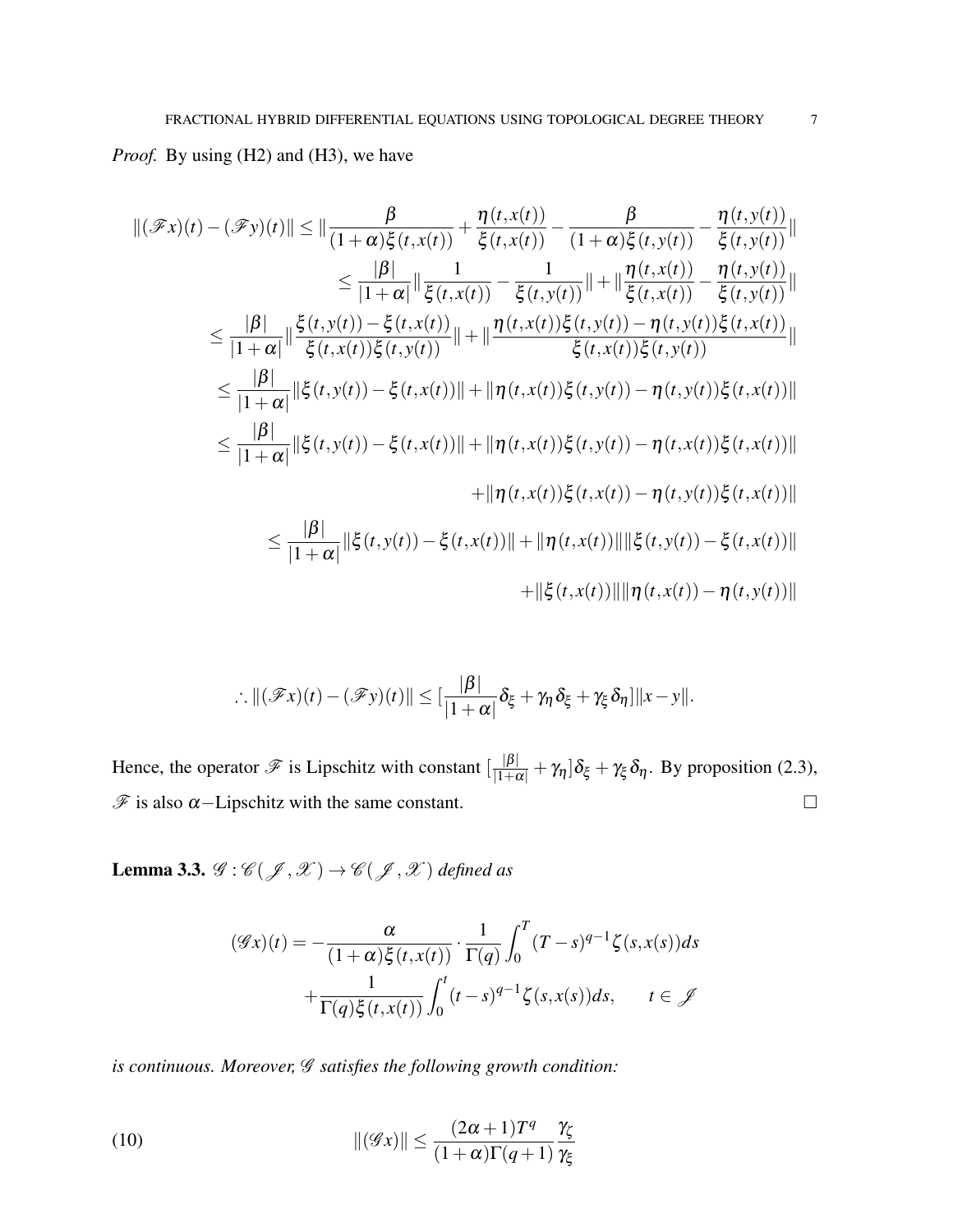*Proof.* Let  $\{x_n\}_{n=1}^{\infty}$  be a sequence of a bounded subset  $\mathscr{B} \subseteq \mathscr{C}(\mathscr{J}, \mathscr{X})$  such that  $x_n \to x$  in  $\mathscr{B}$ . Then,

$$
\|\mathcal{G}x_n - \mathcal{G}x\| = \left\| -\frac{\alpha}{(1+\alpha)\xi(t,x_n(t))} \cdot \frac{1}{\Gamma(q)} \int_0^T (T-s)^{q-1} \zeta(s,x_n(s)) ds \right\|
$$
  
+ 
$$
\frac{1}{\Gamma(q)\xi(t,x_n(t))} \int_0^t (t-s)^{q-1} \zeta(s,x_n(s)) ds + \frac{\alpha}{(1+\alpha)\xi(t,x(t))} \cdot \frac{1}{\Gamma(q)} \int_0^T (T-s)^{q-1} \zeta(s,x(s)) ds
$$
  
- 
$$
\frac{1}{\Gamma(q)\xi(t,x(t))} \int_0^t (t-s)^{q-1} \zeta(s,x(s)) ds \left\| \frac{1}{\Gamma(q-x)} \int_0^T (T-s)^{q-1} \zeta(s,x_n(s)) ds - \frac{1}{\Gamma(q-x)} \int_0^T (T-s)^{q-1} \zeta(s,x(s)) ds \right\|
$$

$$
\leq \frac{\alpha}{(1+\alpha)\Gamma(q)} \|\frac{1}{\xi(t,x_n(t))} \int_0^T (T-s)^{q-1} \zeta(s,x_n(s)) ds - \frac{1}{\xi(t,x(t))} \int_0^T (T-s)^{q-1} \zeta(s,x(s)) ds \|\n+ \frac{1}{\Gamma(q)} \|\frac{1}{\xi(t,x_n(t))} \int_0^t (t-s)^{q-1} \zeta(s,x_n(s)) ds - \frac{1}{\xi(t,x(t))} \int_0^t (t-s)^{q-1} \zeta(s,x(s)) ds \|\n\leq \frac{\alpha}{\Gamma(q)} \|\frac{1}{\xi(t,x_n(t))} \int_0^t (t-s)^{q-1} \zeta(s,x_n(s)) ds - \frac{1}{\xi(t,x(t))} \int_0^t (t-s)^{q-1} \zeta(s,x(s)) ds \|\n\leq \frac{\alpha}{\Gamma(q)} \|\frac{1}{\xi(t,x_n(t))} \int_0^t (t-s)^{q-1} \zeta(s,x_n(s)) ds - \frac{1}{\xi(t,x(t))} \int_0^t (t-s)^{q-1} \zeta(s,x(s)) ds \|\frac{1}{\xi(t,x_n(t))} \int_0^t (t-s)^{q-1} \zeta(s,x_n(s)) ds - \frac{1}{\xi(t,x(t))} \int_0^t (t-s)^{q-1} \zeta(s,x(s)) ds \|\frac{1}{\xi(t,x)} \int_0^t (t-s)^{q-1} \zeta(s,x_n(s)) ds - \frac{1}{\xi(t,x(t))} \int_0^t (t-s)^{q-1} \zeta(s,x(s)) ds \|\frac{1}{\xi(t,x)} \int_0^t (t-s)^{q-1} \zeta(s,x_n(s)) ds - \frac{1}{\xi(t,x)} \int_0^t (t-s)^{q-1} \zeta(s,x_n(s)) ds - \frac{1}{\xi(t,x)} \int_0^t (t-s)^{q-1} \zeta(s,x_n(s)) ds - \frac{1}{\xi(t,x)} \int_0^t (t-s)^{q-1} \zeta(s,x_n(s)) ds - \frac{1}{\xi(t,x)} \int_0^t (t-s)^{q-1} \zeta(s,x_n(s)) ds - \frac{1}{\xi(t,x)} \int_0^t (t-s)^{q-1} \zeta(s,x_n(s)) ds - \frac{1}{\xi(t,x)} \int_0^t (t-s)^{q-1} \zeta(s,x_n(s)) ds - \frac{1}{\xi(t,x)} \int_0
$$

By means of the Lebesgue Dominated Convergence Theorem, for each  $t \in \mathcal{J}$  and  $s \in [0,t]$ , we get  $\left\| \frac{1}{\mathcal{E}(t, x)} \right\|$  $\frac{1}{\xi(t,x_n(t))} \int_0^t (t-s)^{q-1} \zeta(s,x_n(s)) ds - \frac{1}{\xi(t,x_n(t))}$  $\frac{1}{\xi(t,x(t))} \int_0^t (t-s)^{q-1} \zeta(s,x(s)) ds \|\to 0.$  Therefore, for all  $t \in \mathcal{J}$ ,  $||\mathcal{G}x_n - \mathcal{G}x|| \to 0$  as  $n \to \infty$  which means that  $\mathcal{G}$  is continuous. It is easy to get relation [\(10\)](#page-6-0) as a simple consequence of (H2) as follow:

$$
\|(\mathcal{G}x)(t)\| \leq \|\frac{\alpha}{(1+\alpha)\xi(t,x(t))} \cdot \frac{1}{\Gamma(q)} \int_0^T (T-s)^{q-1} \zeta(s,x(s))ds\|
$$
  
+ 
$$
\|\frac{1}{\Gamma(q)\xi(t,x(t))} \int_0^t (t-s)^{q-1} \zeta(s,x(s))ds\|
$$
  

$$
\leq \frac{\alpha}{(1+\alpha)\Gamma(q)} \|\frac{1}{\xi(t,x(t))} \int_0^T (T-s)^{q-1} \zeta(s,x(s))ds\|
$$
  
+ 
$$
\frac{1}{\Gamma(q)} \|\frac{1}{\xi(t,x(t))} \int_0^t (t-s)^{q-1} \zeta(s,x(s))ds\|
$$
  

$$
\leq \frac{\alpha}{(1+\alpha)\Gamma(q)} \frac{\gamma_{\zeta}}{\gamma_{\zeta}} \int_0^T (T-s)^{q-1} ds + \frac{1}{\Gamma(q)} \frac{\gamma_{\zeta}}{\gamma_{\zeta}} \int_0^t (t-s)^{q-1} ds
$$
  

$$
\leq \frac{\alpha T^q}{(1+\alpha)\Gamma(q+1)} \frac{\gamma_{\zeta}}{\gamma_{\zeta}} + \frac{t^q}{\Gamma(q+1)} \frac{\gamma_{\zeta}}{\gamma_{\zeta}}
$$

For  $0 \le t \le T$ , we get

$$
\|(\mathscr{G}x)\| \le \frac{(2\alpha+1)T^q}{(1+\alpha)\Gamma(q+1)}\frac{\gamma_{\zeta}}{\gamma_{\zeta}}
$$

 $\Box$ 

<span id="page-7-0"></span>**Lemma 3.4.** *The operator*  $\mathcal{G}: \mathcal{C}(\mathcal{J}, \mathcal{X}) \to \mathcal{C}(\mathcal{J}, \mathcal{X})$  *is compact. Consequently,*  $\mathcal{G}$  *is* α−*Lipschitz with zero constant.*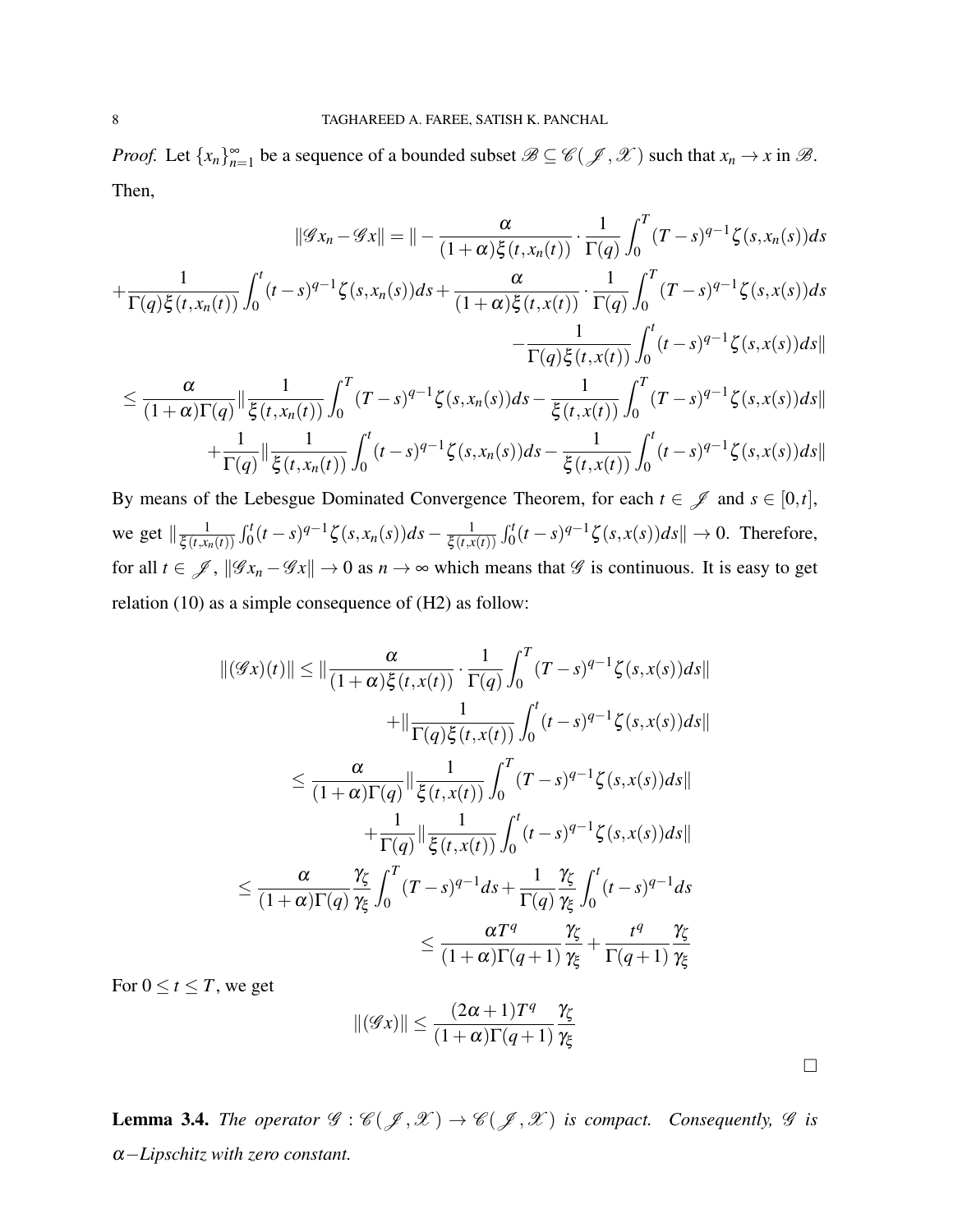*Proof.* Consider a bounded subset  $M \subseteq \mathcal{C}(\mathcal{J}, \mathcal{X})$ , then we have to show that  $\mathcal{G}(\mathcal{M})$  is relatively compact in  $\mathscr{C}(\mathscr{J}, \mathscr{X})$ . Let  $\{x_n\}_{n=1}^{\infty}$  be a sequence of a bounded subset  $\mathscr{M} \subseteq \mathscr{C}(\mathscr{J}, \mathscr{X})$ .

$$
\|(\mathcal{G}x_n)(t)\| \leq \|\frac{-\alpha}{(1+\alpha)\xi(t,x_n(t))} \cdot \frac{1}{\Gamma(q)} \int_0^T (T-s)^{q-1} \zeta(s,x_n(s)) ds
$$
  
+ 
$$
\frac{1}{\Gamma(q)\xi(t,x_n(t))} \int_0^t (t-s)^{q-1} \zeta(s,x_n(s)) ds \|\leq \|\frac{\alpha}{(1+\alpha)\Gamma(q)} \cdot \frac{1}{\xi(t,x_n(t))} \int_0^T (T-s)^{q-1} \zeta(s,x_n(s)) ds \|\|_{\mathcal{F}(\overline{q})} + \|\frac{1}{\Gamma(q)} \cdot \frac{1}{\xi(t,x_n(t))} \int_0^t (t-s)^{q-1} \zeta(s,x_n(s)) ds \|\|_{\mathcal{F}(\overline{q})} + \frac{\gamma_{\zeta}}{\gamma_{\zeta}} \int_0^T (T-s)^{q-1} ds + \frac{1}{\Gamma(q)} \cdot \frac{\gamma_{\zeta}}{\gamma_{\zeta}} \int_0^t (t-s)^{q-1} ds
$$
  

$$
\leq \frac{\alpha}{(1+\alpha)\Gamma(q)} \cdot \frac{\gamma_{\zeta}}{\gamma_{\zeta}} \cdot \frac{T^q}{q} + \frac{1}{\Gamma(q)} \cdot \frac{\gamma_{\zeta}}{\gamma_{\zeta}} \cdot \frac{t^q}{q})
$$
  

$$
\therefore \|( \mathcal{G}x_n)(t)\| \leq [\frac{\alpha T^q + (1+\alpha)t^q}{(1+\alpha)\Gamma(q+1)}] \frac{\gamma_{\zeta}}{\gamma_{\zeta}} := K
$$

For all *t*  $\in \mathcal{J}$ , we get  $\mathcal{G}$  map bounded sets into bounded sets in  $\mathcal{C}(\mathcal{J}, \mathcal{X})$ .

Now, we show that  $\{\mathscr{G}x_n\}$  is equicontinuous. For  $t_1, t_2 \in \mathscr{J}$  and  $0 \le t_1 \le t_2 \le 1$ , let  $\{x_n\}_{n=1}^{\infty}$ be a sequence of a bounded subset  $\mathscr{M}\subseteq \mathscr{C}(\mathscr{J},\mathscr{X}).$  Then,

$$
\|(\mathcal{G}x_n)(t_2) - (\mathcal{G}x_n)(t_1)\| = \| - \frac{\alpha}{(1+\alpha)\xi(t_2,x_n(t_2))} \cdot \frac{1}{\Gamma(q)} \int_0^T (T-s)^{q-1} \zeta(s,x_n(s)) ds
$$
  
+ 
$$
\frac{1}{\Gamma(q)\xi(t_2,x_n(t_2))} \int_0^{t_2} (t_2-s)^{q-1} \zeta(s,x_n(s)) ds + \frac{\alpha}{(1+\alpha)\xi(t_1,x_n(t_1))}
$$
  

$$
\cdot \frac{1}{\Gamma(q)} \int_0^T (T-s)^{q-1} \zeta(s,x_n(s)) ds - \frac{1}{\Gamma(q)\xi(t_1,x_n(t_1))} \int_0^{t_1} (t_1-s)^{q-1} \zeta(s,x_n(s)) ds \|
$$

$$
\leq \frac{\alpha}{(1+\alpha)\Gamma(q)} \|\frac{1}{\xi(t_2,x_n(t_2))}\int_0^T (T-s)^{q-1}\zeta(s,x_n(s))ds - \frac{1}{\xi(t_1,x_n(t_1))}\int_0^T (T-s)^{q-1}\zeta(s,x_n(s))ds\|
$$

$$
+ \|\frac{1}{\Gamma(q)} \frac{1}{\xi(t_2, x_n(t_2))} \int_0^{t_1} (t_2 - s)^{q-1} \zeta(s, x_n(s)) ds - \frac{1}{\Gamma(q)} \frac{1}{\xi(t_1, x_n(t_1))}
$$

$$
\cdot \int_0^{t_1} (t_1 - s)^{q-1} \zeta(s, x_n(s)) ds || + \|\frac{1}{\Gamma(q)} \frac{1}{\xi(t_2, x_n(t_2))} \int_{t_1}^{t_2} (t_2 - s)^{q-1} \zeta(s, x_n(s)) ds ||
$$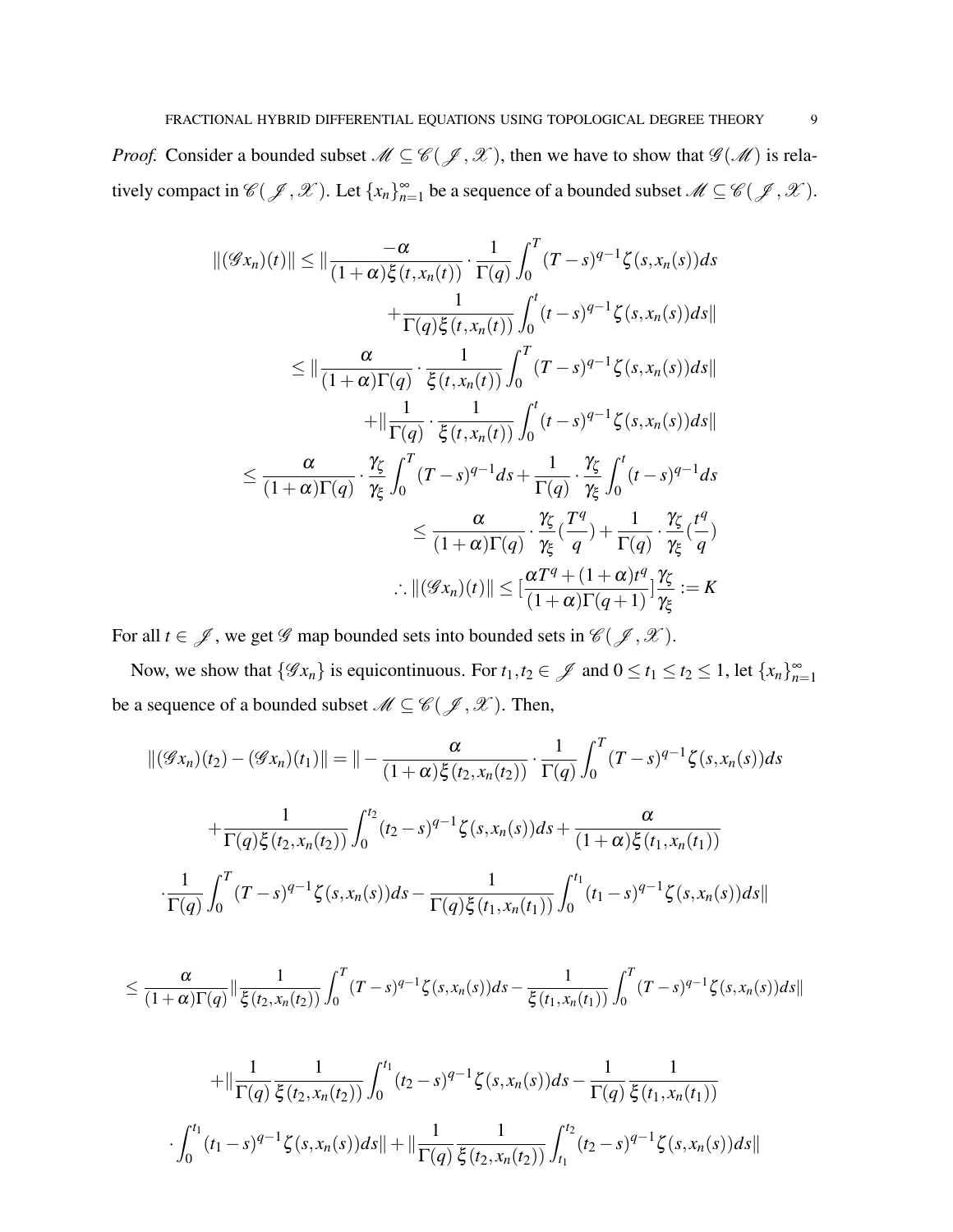$$
\leq \frac{\alpha}{(1+\alpha)\Gamma(q)} \|\frac{\xi(t_1,x_n(t_1)) - \xi(t_2,x_n(t_2))}{\xi(t_1,x_n(t_1))\xi(t_2,x_n(t_2))} \int_0^T (T-s)^{q-1} \zeta(s,x_n(s))ds\| \n+ \frac{1}{\Gamma(q)} \|\frac{1}{\xi(t_1,x_n(t_1))\xi(t_2,x_n(t_2))} \int_0^{t_1} [\xi(t_1,x_n(t_1))(t_2-s)^{q-1} - \xi(t_2,x_n(t_2))(t_1-s)^{q-1}] \zeta(s,x_n(s))ds\| \n+ \frac{1}{\Gamma(q)} \|\frac{1}{\xi(t_2,x_n(t_2))} \int_{t_1}^{t_2} (t_2-s)^{q-1} \zeta(s,x_n(s))ds\|
$$

As  $t_2 \to t_1$ , we can get  $\|(\mathscr{G}x_n)(t_2) - (\mathscr{G}x_n)(t_1)\| \to 0$  that means  $\{\mathscr{G}x_n\}$  is equicontinuous.

As consequence of the above results together with the Arzela Ascoli theorem, we can get  $\mathscr G$ is a relatively compact. By Proposition [\(2.2\)](#page-3-1),  $\mathscr G$  is  $\alpha$ -Lipschitz with zero constant.

<span id="page-9-0"></span>Theorem 3.1. *Assume that hypotheses (H1)-(H3) hold, and*

(11) 
$$
[\frac{|\beta|}{|1+\alpha|} + \gamma_{\eta}] \delta_{\xi} + \gamma_{\xi} \delta_{\eta} < 1
$$

*then, the FHDE [\(1\)](#page-1-0) has at least one solution*  $x \in \mathscr{C}(\mathscr{J}, \mathscr{X})$ *, and the set of the solution is bounded in*  $\mathscr{C}(\mathscr{J},\mathscr{X})$ *.* 

*Proof.* Define operator  $\mathcal{T} : \mathscr{C}(\mathscr{J}, \mathscr{X}) \to \mathscr{C}(\mathscr{J}, \mathscr{X})$  as  $\mathscr{T} = \mathscr{F} + \mathscr{G}$ . It is clear that  $\mathscr{T}$  is well defined. Then, the fractional integral equation [\(7\)](#page-4-0) can be written as the following operator equation:

$$
(12) \t\t \t\t \mathcal{T}x = \mathcal{F}x + \mathcal{G}x
$$

Thus, the existence of a solution for FHDE [\(1\)](#page-1-0) is also equivalent to the existence of a fixed point satisfies the operator  $\mathscr T$ . As we proved in Lemma [\(3.2\)](#page-5-0),  $\mathscr F$  is  $\alpha$ -Lipschitz with constant  $\left[\frac{|\beta|}{|1+\alpha|} + \gamma_{\eta}\right]\delta_{\xi} + \gamma_{\xi}\delta_{\eta}$ , and by Lemma [\(3.4\)](#page-7-0),  $\mathscr G$  is  $\alpha$ - Lipschitz with zero constant. Consequently,  $\mathscr{T}$  is  $\alpha-$  Lipschitz with constant  $\left[\frac{|\beta|}{|1+\alpha|} + \gamma_{\eta}\right]\delta_{\xi} + \gamma_{\xi}\delta_{\eta}$ . Hence,  $\mathscr{T}$  is a strict  $\alpha-$  Contraction with constant  $[\frac{|\beta|}{|1+\alpha|}+\gamma_{\eta}]\delta_{\xi}+\gamma_{\xi}\delta_{\eta}.$  By assumption, we have  $[\frac{|\beta|}{|1+\alpha|}+\gamma_{\eta}]\delta_{\xi}+\gamma_{\xi}\delta_{\eta}< 1,$ which implies  $\mathscr T$  is  $\alpha$  – Condensing. Now, Consider the following set

$$
S = \{x \in \mathscr{C}(\mathscr{J}, \mathscr{X}) : \text{there exist } \lambda \in [0, 1], \text{ such that } x = \lambda \mathscr{T}x\}
$$

We need to prove *S* is bounded. For  $x \in S$ , we have

$$
||x|| = ||\lambda \mathcal{F}x|| = ||\lambda[\mathcal{F}x + \mathcal{G}x]||
$$

 $\Box$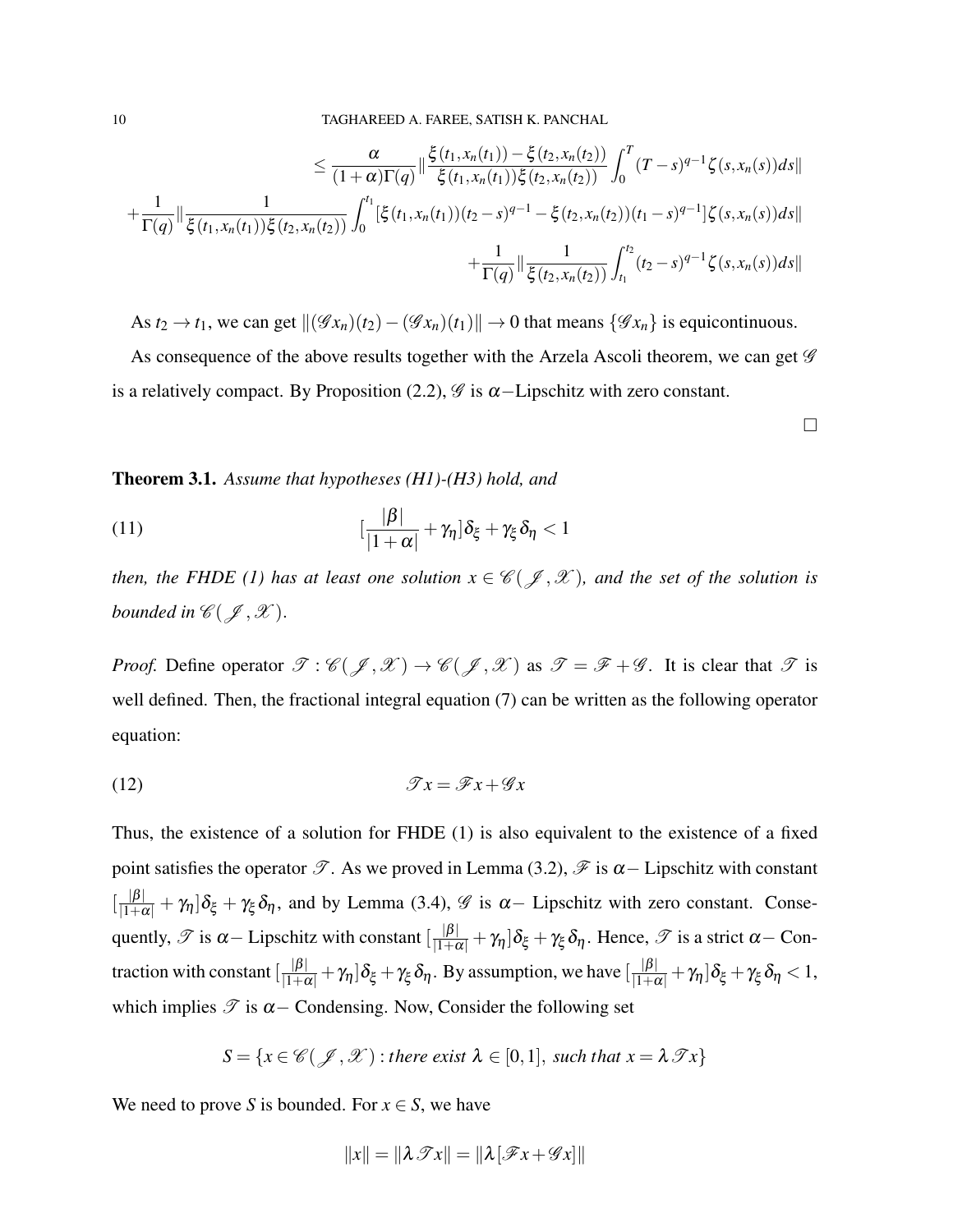$$
= \lambda \left\| \frac{\beta}{(1+\alpha)\xi(t,x(t))} + \frac{\eta(t,x(t))}{\xi(t,x(t))} - \frac{\alpha}{(1+\alpha)\xi(t,x(t))} \cdot \frac{1}{\Gamma(q)} \int_0^T (T-s)^{q-1} \zeta(s,x(s))ds + \frac{1}{\Gamma(q)\xi(t,x(t))} \int_0^t (t-s)^{q-1} \zeta(s,x(s))ds \right\|
$$
  

$$
\leq \lambda \left[ \frac{\beta}{(1+\alpha)\gamma_{\xi}} + \frac{\gamma_{\eta}}{\gamma_{\xi}} + \frac{(2\alpha+1)T^q}{(1+\alpha)\Gamma(q+1)} \frac{\gamma_{\zeta}}{\gamma_{\xi}} \right]
$$

The above inequality with  $q \in (0,1)$  show that *S* is bounded. Thus  $\mathscr{T}$  has at least one fixed point, which corresponds to a solution of FHDE [\(1\)](#page-1-0). Then the set of solutions is bounded.  $\square$ 

<span id="page-10-0"></span>Example 3.1. *Consider the following problem:*

(13) 
$$
\begin{cases} c \mathcal{D}^{\frac{1}{2}}[x(t)(3+\frac{cost}{4}|x(t)|)-\frac{1}{12e^t}\frac{1}{1+|x(t)|}]=\frac{2}{\sqrt{\pi}}\sqrt{x(t)}, & t \in [0,\pi] \\ x(0)+2x(\pi)-\frac{1}{4}x(\pi)|x(\pi)|=\frac{1}{12e^{\pi}}\frac{1}{1+|x(\pi)|}-\frac{1}{12}\frac{1}{1+|x(0)|}+\frac{11}{4} \end{cases}
$$

Set  $\xi(t,x) = 3 + \frac{\cos t}{4}$  $\frac{\partial s t}{4}|x(t)|, \, \eta(t,x)=\frac{1}{12e^t}\frac{1}{1+|x|}$  $\frac{1}{1+|x(t)|},\ \zeta(t,x)=\frac{2}{\sqrt{2}}$  $\frac{p}{\pi}\sqrt{x(t)}$ ,  $\alpha = 2$  and  $\beta = \frac{11}{4}$  $\frac{11}{4}$ . We have, for  $t \in [0, \pi]$ 

$$
|\xi(t,x)| = |3 + \frac{\cos t}{4}|x(t)|| \ge 3 \Rightarrow \gamma_{\xi} = 3,
$$
  

$$
|\eta(t,x)| = |\frac{1}{12e^{t}} \frac{1}{1+|x(t)|}| \le \frac{1}{12} \Rightarrow \gamma_{\eta} = \frac{1}{12},
$$
  

$$
|\xi(t,x) - \xi(t,y)| = \frac{\cos t}{4}|x(t) - y(t)| \Rightarrow \delta_{\xi} = \frac{1}{4},
$$
  

$$
|\eta(t,x) - \eta(t,y)| = \frac{1}{12e^{t}} |\frac{x(t) - y(t)}{(1+|x(t)|)(1+|y(t)|)}| \le \frac{1}{12}|x(t) - y(t)| \Rightarrow \delta_{\eta} = \frac{1}{12}.
$$

Then,

$$
[\frac{|\pmb\beta|}{|1+\alpha|}+\gamma_\eta]\delta_\xi+\gamma_\xi\delta_\eta=[\frac{(\frac{11}{4})}{1+2}+\frac{1}{12}](\frac{1}{4})+3(\frac{1}{12})=\frac{1}{2}<1
$$

Obviously, all assumptions in Theorem [\(3.1\)](#page-9-0) are satisfied so the given problem [\(13\)](#page-10-0) has at least one solution.

### **CONCLUSION**

The present paper studies some necessary conditions for the existence and uniqueness of solution to a fractional Hybrid differential equation problem. It deals with the Lebesgue Dominated Convergence Theorem and the Arzela Ascoli Theorem, as well as the topological techniques of approximation solutions, which are to obtain result. At last, an example has been given to understand our results.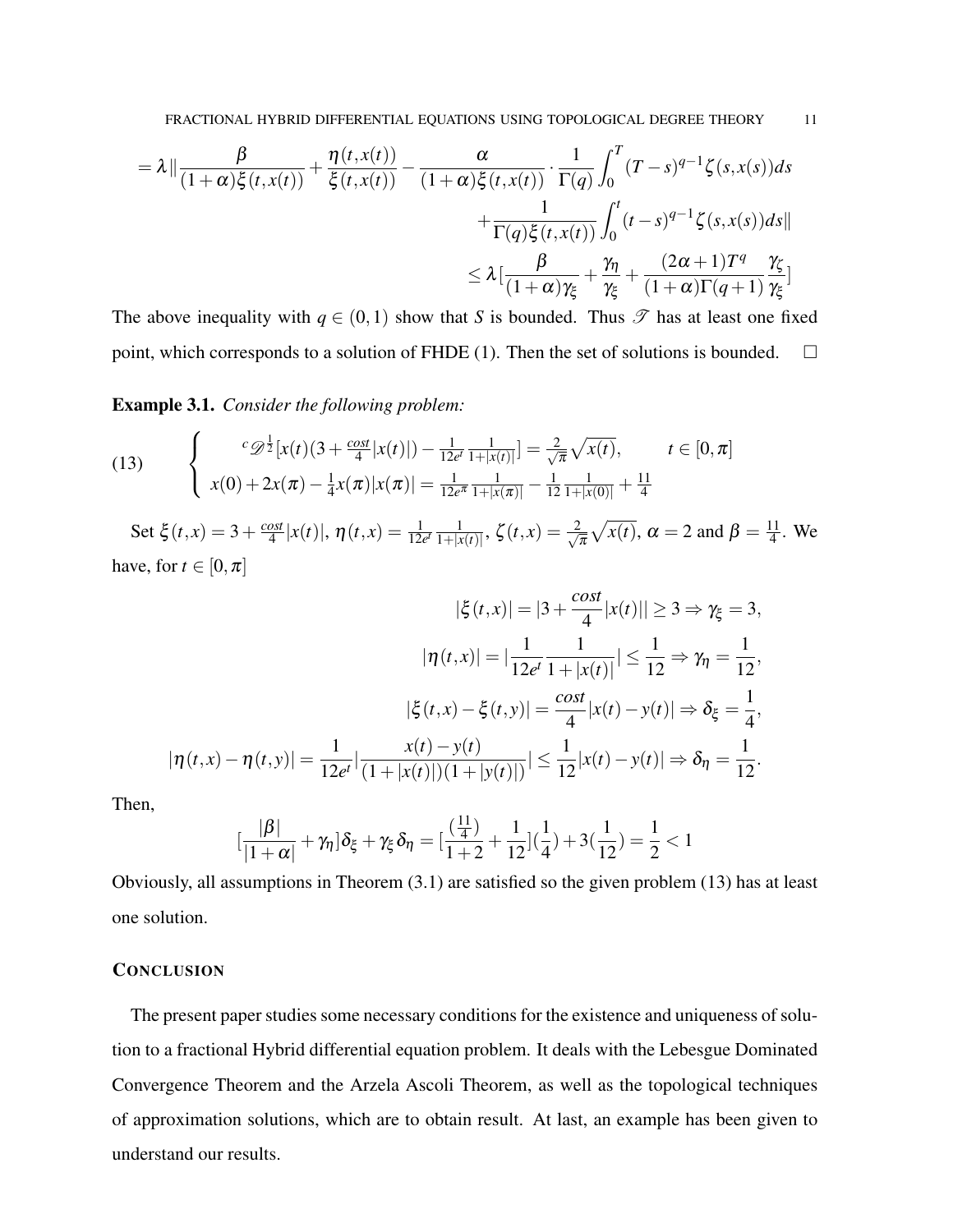#### CONFLICT OF INTERESTS

The author(s) declare that there is no conflict of interests.

## **REFERENCES**

- <span id="page-11-0"></span>[1] R. P. Agarwal, M. Benchohra, and S. Hamani, Boundary value problems for differential inclusions with fractional order, Adv. Stud. Contemp. Math. 12 (2008), 181-196.
- <span id="page-11-5"></span>[2] B. Ahmad and S. Sivasundaram, On four-point nonlocal boundary value problems of nonlinear integrodifferential equations of fractional order, Appl. Math. Comput. 217 (2010), 480-487.
- <span id="page-11-6"></span>[3] M. Benchohra, S. Hamani, and S. K. Ntouyas, Boundary value problems for differential equations with fractional order and nonlocal conditions, Nonlinear. Anal. Theory Meth. Appl. 71 (2009), 2391-2396.
- <span id="page-11-2"></span>[4] M. Benchohra, J.R. Graef, and S. Hamani, Existence results for boundary value problems with nonlinear fractional differential equations, Appl. Anal. 87(2) (2008), 851-863.
- <span id="page-11-3"></span>[5] M. Benchohra, S. Hamani, and S.K. Ntouyas, Boundary value problems for differential equations with fractional order, Surv. Math. Appl. 3(2) (2008), 1-12.
- <span id="page-11-4"></span>[6] M. Benchohra, J. Henderson, S.K. Ntouyas, and A. Ouahab, Existence results for fractional order functional differential equations with infinite delay, J. Math. Anal. Appl. 332(2) (2008), 1340-1350.
- <span id="page-11-1"></span>[7] A. Belarbi, M. Benchohra, and A. Ouahab, Existence results for functional differential equations of fractional order, Appl. Anal. 85 (2006), 1459-1470.
- <span id="page-11-10"></span>[8] M.A.E. Herzallah and D. Baleanu, On Fractional Order Hybrid Differential Equations, Abstr. Appl. Anal. 2014 (2014), 389386.
- <span id="page-11-9"></span>[9] K. Hilal and A. Kajouni, Boundary value problem for hybrid differential equations with fractional order, Adv. Differ. Equations, 183(1)(2015), 1-19.
- <span id="page-11-13"></span>[10] G. Hussain and R. A. Khan, Existence of solutions to a boundary value problem of Hybrid fractional differential equations using degree method, Matriks Sains Matematik (MSMK), 1(1) (2018), 24-28.
- <span id="page-11-7"></span>[11] R. A. Khan and K. Shah, Existence and uniqueness of solutions to fractional order multi-point boundary value problems, Comun. Appl.Anal. 19 (2015), 515-526.
- <span id="page-11-8"></span>[12] R. A. Khan and K. Shah, Existence and uniqueness results to a coupled system of fractional order Boundary value problems by Topological Degree Theory, Num. Funct. Anal. Optim. 37 (2016), 887-899.
- <span id="page-11-11"></span>[13] H. Lu, S. Sun, D. Yang, and H. Teng, Theory of fractional hybrid differential equations with linear perturbations of second type, Bound. Value Probl. 23(3) (2013), 1-16.
- <span id="page-11-12"></span>[14] S. Melliani, A. El Allaoui and L. S. Chadli, Boundary value problem of nonlinear hybrid differential equations with linear and nonlinear perturbations, Int. J. Differ. Equations, 2020 (2020), 9850924.